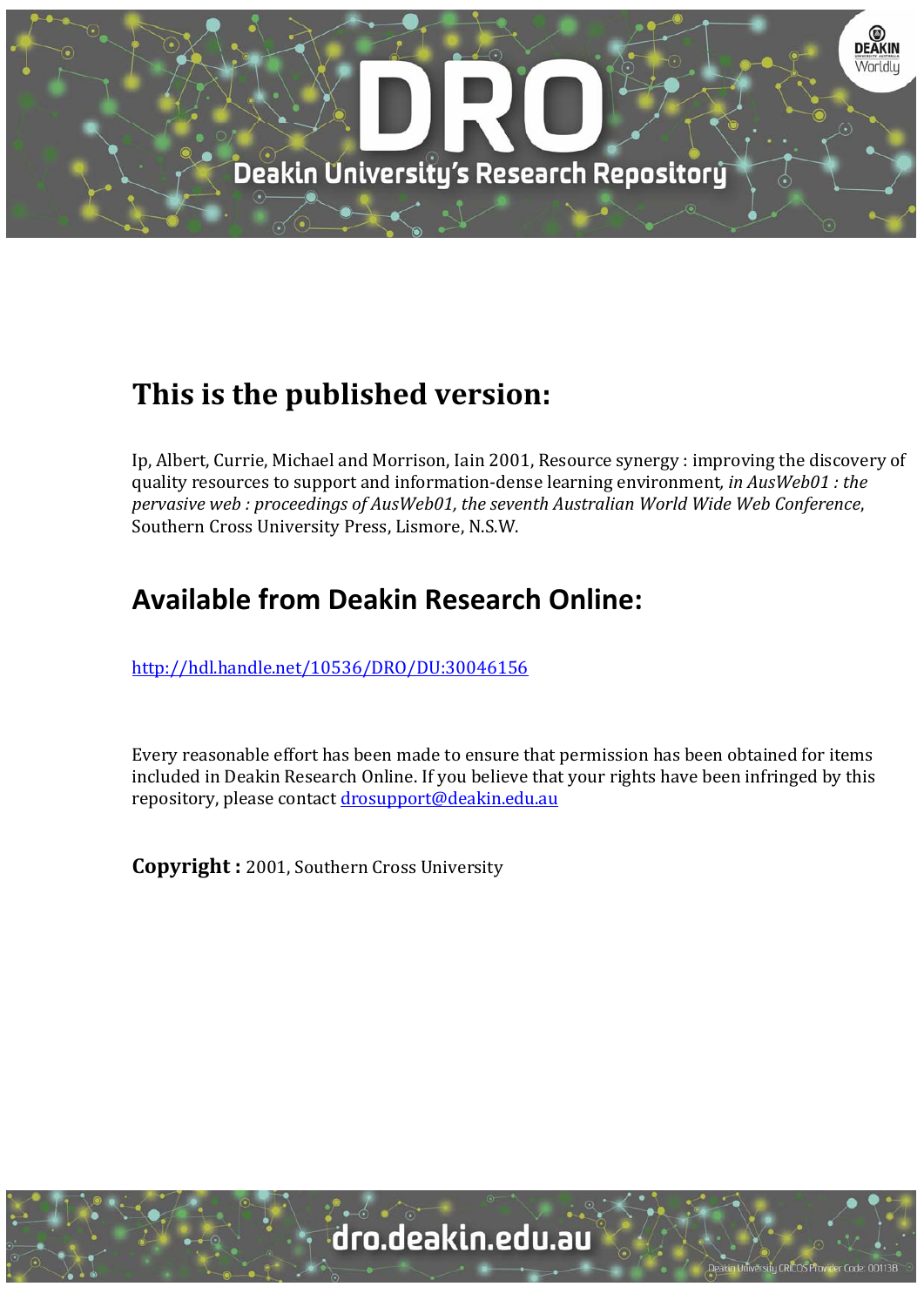## **Resource Synergy**

#### **Improving the discovery of quality resources to support and information-dense learning environment**

Albert Ip, Technical Consultant, Education Network Australia (EdNA)[\[HREF](#page-5-0) 1], University of Melbourne, Parkville, 3010. [albert@DLS.au.com](mailto:albert@DLS.au.com)

Michael Currie, EdNA Higher Education Project Manager, Dept of Information Systems , University of Melbourne [\[HREF](#page-5-0) 1a], Parkville, 3010. [m.currie@dis.unimelb.edu.au](mailto:m.currie@dis.unimelb.edu.au)

Prof. Iain Morrison, Dept of Information Systems [[HREF](#page-5-1) 1b], The University of Melbourne, Parkville, 3010. [i.morrison@dis.unimelb.edu.au](mailto:i.morrison@dis.unimelb.edu.au)

### **Abstract**

This paper analyses the resources currently used in information-dense learning environments and identifies a growing use of resources beyond those created specifically for education. This highlights a limitation of current metadata standardisation efforts which concentrate on educational resources. After describing the search process in terms of a specific data model, it describes subject gateways and their role in the collection and discovery of quality resources.

The paper promotes collaboration between subject gateways to achieve a distributed collection of high quality resources in order to support an information-dense learning environment and addresses issues of interoperability and autonomy. Based on the recognition of the value of subject gateways, the authors set out four levels of collaboration and propose a path to achieve such goals.

### **Introduction**

The dramatic change in our capacity to encode, transmit and locate information in a digital form has triggered a shift of paradigm in teaching and learning towards enquiry-based and resource-based learning techniques leading towards information-dense learning environments. The ability to provide rich sources of information in the daily teaching and learning at both school and university levels may have significant impact on the design of these learning environments.

### **Learning Environments**

Technology-enhanced learning environments refer to those educational settings where some element of instructional technology is used to support the interaction between the teacher, the learner and the educational content (Ip and Naidu, in press). Students in these educational settings are often required to pursue self-directed and open-ended inquiries. These environments are designed not so much to instruct as to provide contexts wherein understanding and insight can be cultivated.

Suitably designed environments comprise a complex arrangement of several components. Perkins [\(1991](#page-5-2)) has labeled these components as "information banks, symbol pads, phenomenaria, construction kits, and task managers". This paper focuses on information banks, which are sources or repositories of information such as textbooks, teachers, encyclopedia, and other such media.

Irrespective of whether the design is based on an information delivery or student-centered model, an information bank is always an important element. In pre-Internet times when libraries as text repositories were the main reference source, the challenge was always to find sufficient information to meet user needs. Today the challenge is to find useful and relevant information from the flood of often dubious data available online. It has often been compared to finding a needle in a haystack. Hence the role of the information bank in a learning environment needs to change to meet these technological changes.

## **Information Discovery Data Model**

Ip, Currie and Morrison ([2000a](#page-5-3)) have previously investigated the adequacy of commercial search engines in locating and describing appropriate resources on the Web for educational use. They argued that using the criteria of size, coverage and precision, general search services were inadequate for the task of accessing the most appropriate resources on the Web. One solution to this problem has been the application of standardized metadata tags describing key features of the resource.

Ip, Currie, Morrison and Mason ([1999](#page-5-4)) proposed a data model to explain the relationship between resources, metadata and the search process. This model uses three data types and two processes to describe resource discovery. Type 1 data refers to the resources, Type 2 to the database supporting the search service. Type 3 includes the mechanisms that control the selection of metadata elements to be included in the Type 2

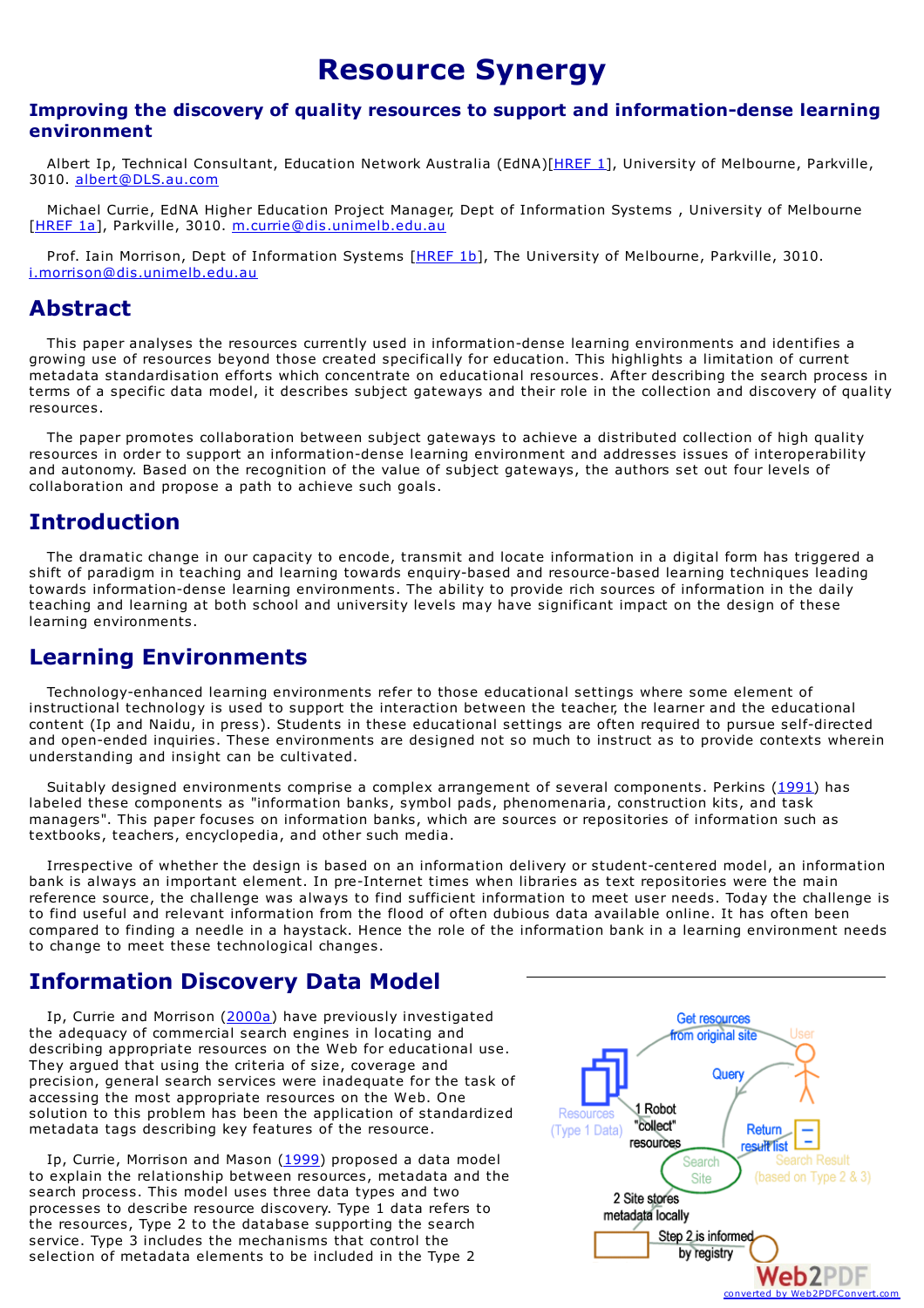setelection of metadata elements to be included in the Type 2 included in the Type 2 in the Type 2 in the Type 2 included in the Type 2 included in the Type 2 included in the Type 2 included in the Type 2 included in the database, ranking algorithms and so on. Search sites build their value by Type 2 data collection and search fulfillment which is the process of matching the search query with the Type 2 data, providing a set of search results and optionally applying a "ranking" algorithm to the search results before presentation to the searcher. It is important to note that most search services do



not store the Type 1 data. Via a hyperlinking mechanism, the searchers are directed to the original location where the resource resides.

### **Subject Gateways**

The effective use of metadata is best demonstrated with specialized resource aggregators called Subject Gateways (SG) . "Subject Gateways - are subject-based resource discovery guides that provide links to information resources (documents, collections, sites or services), predominantly accessible via the Internet. Resource description and subject classification are the most important characteristics of such guides. " [\[HREF](#page-6-0) 19].

Established Gateways in Australia include Agrigate, AVEL (Australasian Virtual Engineering Library), ADT(Australian Digital Theses Program), Australian Science at Work, Bright Sparcs, Education Network Australia (EdNA), MetaChem, PADI (Preserving Access to Digital Information).Other gateways under development in Australia are AUSTLIT: the Australian Literature Gateway, Australian Trade Union Heritage Resources Gateway, Lawzone and Weblaw.

Koch[\(2000](#page-5-5)) refers to a spectrum of services, from "... link lists with minimal description and shallow subject structure (called subject gateways) to subject services with high standards for quality-control and with rich description and structure, (called quality-controlled subject gateways)".

Subject gateways exist to meet the resource needs of their communities of interest. They tend to place a higher value on returning quality resources than general search engines - however we may interpret 'quality'. The value of any SG is in finding more efficient and effective ways to build, index and facilitate retrieval from special interest collections sifted or culled from the massive underlying search space. This sifting and culling depends on the domain knowledge of the SG owners. Such domain expertise is hard to find and replicate in general purpose search services.

Most SGs utilise sophisticated metadata schemas as opposed to a general dearth of metadata on the Web at large, as noted by Lawrence and Giles [\(1999](#page-5-6)). These sites are normally characterized by relatively small collections and associated resource descriptors, the use of sophisticated metadata and the adoption of metadata standards.<br>What they do offer is a high degree of selectivity towards resources that offer special value to their identifi community.

### **Non-educationally Focused Resources**

One of the primary metadata standards in the world is the Dublin Core Metadata Initiative. The DCMI Education Working Group [\[HREF2](#page-5-0)] states as its role, "The objectives of the Working Group in 2000-2001 are to continue discussion and development of proposals for the use of Dublin Core metadata in the description of *educational* resources" (our italics). The authors contend that there is an assumption that educational metadata should be applied to resources that were created 'for educational use'. In fact, there are many resources that were not created with any educational purpose in mind but which have been used or adapted by course designers and educators. This is often the case with information from the Web. The authors created the term 'non-educationally-focused' (NEF) resources to describe this type of information (Ip, Morrison, Currie and Mason, [2000](#page-5-7)). The extensive use of NEF resources is a feature of student-centred learning.

This subtle but significant difference between 'educational resources' and 'educational description of resources' needs to be understood by current educational metadata efforts in order to create an environment for SGs to operate in a collaborative manner. It seems to us that education metadata standards setting efforts have failed to address the specific issues related to the use of NEF resources.

W ithout a standard to describe NEF resources, SGs are forced to implement ad hoc mechanisms to enable their users to create and support the use of information-dense learning environments.

### **Quality of Search**

A simple interpretation of 'quality of search' may be fitness for purpose. Search sites aim to meet the needs of their user community. A site that purports to focus on, say, Curriculum and Standards Framework Level 4 resources, can be assessed on how well it matches that aim independently of the quality of the resources provided. That is, we need to differentiate between the quality of the resource and the quality of the site in meeting its stated aim.

Based on the model suggested by Ip, et al [\(1999](#page-5-4)), the quality and coverage of any search is only as good as the quality and breadth of the Type 2 data used to support the search. The size of the collection (i.e., breadth) of the Type 2 data determines the coverage or the comprehensiveness of the search results. Because they are not owned by the search site, the quality of the linked resources is an outcome of the selection processes employed based on the search site owners' domain subject expertise. The value of any subject gateway is the 'trust' it has from its users in providing this authoritative assessment of quality.

However, the overall quality of the search result (i.e., appropriateness and precision) depends on the quality of the Type 2 data supported by the ranking algorithm in use by the search engine. To achieve this quality, specialized search sites would depend on the sophistication of the metadata (Type 3 data), the coverage of the resources within

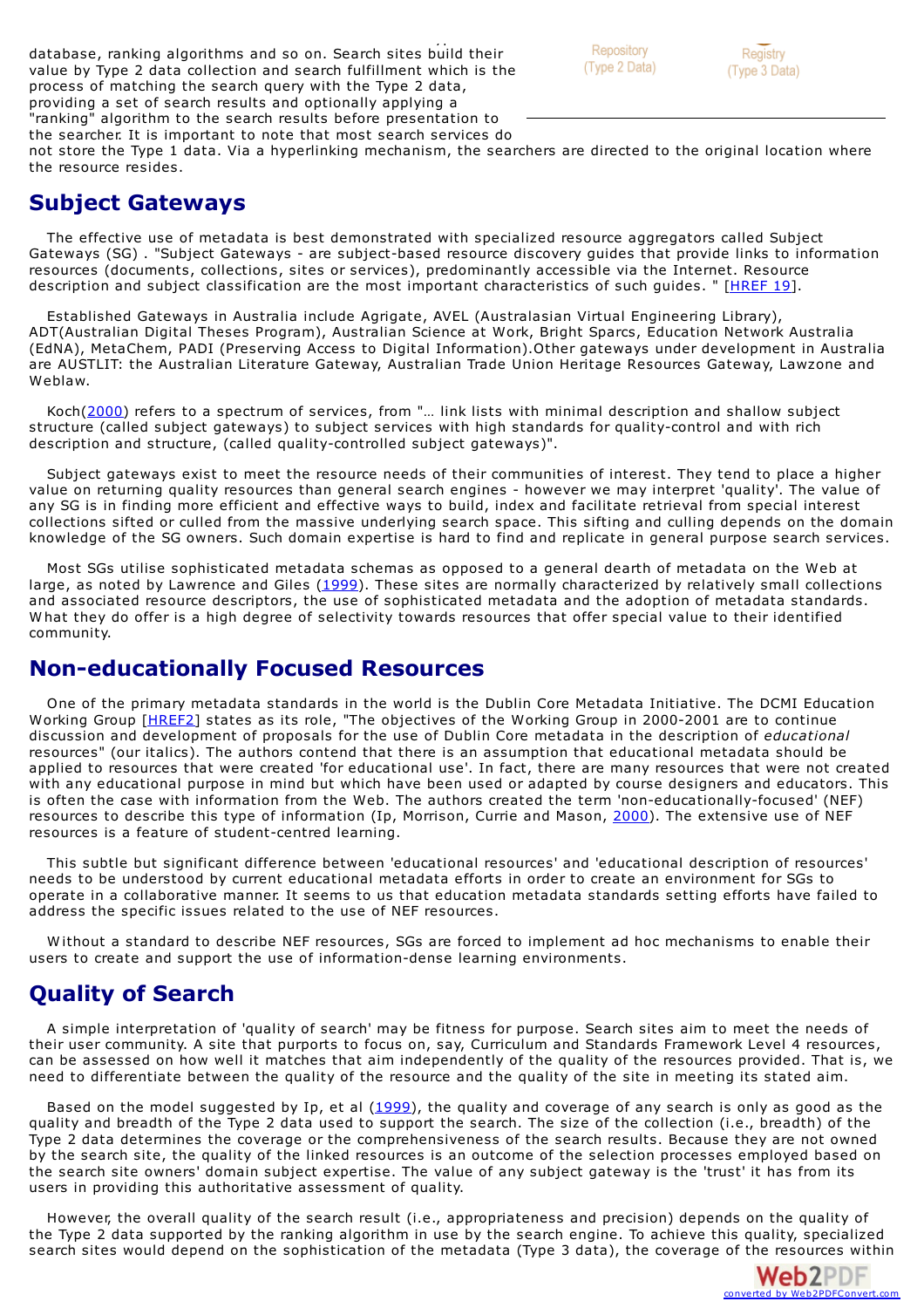the confines of their charter (size of Type 2 data), the quality of the Type 1 resources being included (selectively applied when including resources into the Type 2 data set) and the ability to return the appropriate results (Type 3

| <b>EdMA</b> Search                                                     | <b>Branch</b><br><b>Constitution</b>                               |
|------------------------------------------------------------------------|--------------------------------------------------------------------|
| E<br>۰                                                                 |                                                                    |
|                                                                        | <b>PRIMER</b><br>A Reveal Distance III Jun <mark>Washington</mark> |
| ō<br><b>AN FRAME</b>                                                   |                                                                    |
| ۰<br>$-$ and $-$ 40 $-$<br><b>Shakers</b><br>٠<br><b>Kennedy Links</b> | $-$ where $-$                                                      |
| ۰<br>and or m<br>トールイル・コード<br>n                                        | <b>County of the Contemporal Products</b><br>$3 - 1$<br>н.         |
| <b>Report For</b><br>Forders's<br>٠                                    |                                                                    |
| <b>NOTES STATE</b><br>w                                                | Komunikas (                                                        |
|                                                                        | the Kanton March<br>ka aka seme                                    |
|                                                                        |                                                                    |
| Sandy List Nussales 182-17 FCP D.L. 18                                 | (b) is come a state could be at the Nova a Horsemann               |
| <b>IN STREET</b>                                                       |                                                                    |
| come of a service of the main                                          |                                                                    |
| <b>Branch Regular</b>                                                  | <b>Brown Barnet</b>                                                |
| <b>L. J. P. B. J. ANDERS HELP AND A CONTRACT OF A SALE</b>             | <b>RUBB MODEL</b>                                                  |
| a familiar construction of his control.<br><b>MANUFACTURE</b>          |                                                                    |
| En la servició de la contexta el contexto de la contexta de            |                                                                    |
| <b>Professional Contract (ST)</b>                                      |                                                                    |
| <b>Collection Contractor Collection</b><br><b>Contractor</b>           |                                                                    |

Fig. 2: EdNA Online and Thesaurus plugin

data) based on their unique understanding of their clientele.

The major issue faced by general purpose search engines in their Type 2 data representation of the collection is the lack of a semantic context as to how a keyword or phrase is used in the original Type 1 resource. This will have significant impact on the ability of search engines to rank the search results. Metadata potentially can solve this issue by developing a sophisticated ontology of the classification scheme and mapping keywords into concepts utilising a thesaurus or "open" or "controlled" vocabulary. Fig. 2 shows the use of a thesaurus by a searcher to assist in providing more contextual information about the keyword being used in a search process on EdNA Online. Such technique would require the availability of a thesaurus at the client side that matches the underlying Type 2 data classification used by EdNA Online.

The effectiveness of a search engine, irrespective of the underlying mechanism, is to be judged by the final user experience. Among the six criteria proposed by Lancaster and Fayen [\(1973](#page-5-8)) 'Coverage' and 'Precision' are directly related to the underlying Type 2 data quality.

### **Collaboration v Autonomy**

W hile subject gateways enable their target group to access a range of quality resources, the relatively small size of their collections can limit wider use and promotion. Scalability is becoming a problem as the growth of the Internet increases. (Huxley, [2000](#page-5-9)). It is increasingly recognized that raising the level of collaboration between gateways can be of benefit, particularly to those users whose search query is not precisely fulfilled by the targeted gateway. This is particularly applicable to those working in cross-disciplinary areas, e.g. someone investigating the development of farming techniques in Australia could be interested in agriculture (Agrigate), farm machinery (AVEL) and agricultural chemicals (MetaChem).

Cooperation to varying levels already exists. The Australian Subject Gateway Forum [[HREF](#page-5-0) 3] is an example as is the RDN in the UK. Areas of cooperation include software and metadata standardization, research and policy sharing, intellectual property rights and common terminology.

A number of international projects are also addressing collaboration issues. The Isaac Project [[HREF](#page-5-0) 4] and IMesh Toolkit [\[HREF](#page-5-0) 5] are concerned with technical issues such as the development of compatible software for managing sites, while the CORC project [[HREF](#page-5-0) 6] aims to assist resource sharing between participating libraries. The UK Metadata for Education Group (MEG) [\[HREF](#page-5-0) 7] is a new group aimed at improving collaboration between UK libraries.<br>While it does not specifically address resource sharing, its Concord sets principles for interoperable metad standards and resource descriptions. The Renardus project's [\[HREF](#page-5-0) 8] aim is to build an academic subject gateway service for Europe by developing a system that will 'broker' data from a range of existing distributed gateways and other Internet-accessible collections across Europe. (Huxley, 2000)

However cooperation has always been a thorny issue, at odds with the valued autonomy of subject gateways. Each of these subject gateways has arisen out of an identified need of a specific user group at a particular point in time. Funding for gateways has traditionally been tightly focused (e.g. the Australian ARC grants) and usually managed by a particular university. It is this independence that enables the unique focus and organization that adds value to the SG. The value created by SG is tightly coupled to the expertise of the SG owner or the key participants in the specific subject domain in which SG operates. This is a feature of the database that holds the collected Type 2 data and the specific adaptation of metadata standards (Type 3 data in Ip's model). No doubt, many owners query the usefulness of collaboration or have legitimate concerns that collaboration has the potential to diminish their particular focus.

### **Domain-Specific Issues**

All subject domains have their own specific requirements and it is unlikely that any semantic standardisation can meet all the needs of every domain. In other words, domain specific efforts in standardising metadata must remain within the domain specific community. This is the rationale behind the decision to make Dublin Core elements extensible by additional qualifiers.

At noted above, a prime value of subject gateways is the 'trust' its community users have and the unique understanding of the clientele demonstrated in the customisation of the underlying Type 2 data used to provide the search service. Forcing all subject gateways into the same metadata standard (Type 3 data) would not be welcomed by the subject gateway owners. For example, the common elements of Teaching and Learning Databases are about 'education' and 'pedagogy', and standards for these categories will most probably be based on the IMS schema. However, there is a need to capture the domain specific issues in the Type 2 data as well. If a SG is devoted to only one subject domain, it can use a subject specific extension to the metadata standard, such as the MetaChem standard for chemistry. The knowledge and experience of the domain-specific SG owner in creating metadata is adding value to the database in the view of its users. However, the domain specificity of the metadata standard may compromise the ability of the SG to be searched by other sites. There is a conflict between the specificity of the data, and the need for interoperability between SGs.

Any collaborative framework must recognise this apparent contradiction and work creatively to enable a solution. One suggestion may be that the collaborative framework specifies the standard of expressing domain specific semantics, so that cross-domain searches may be done without the search engine really understanding the

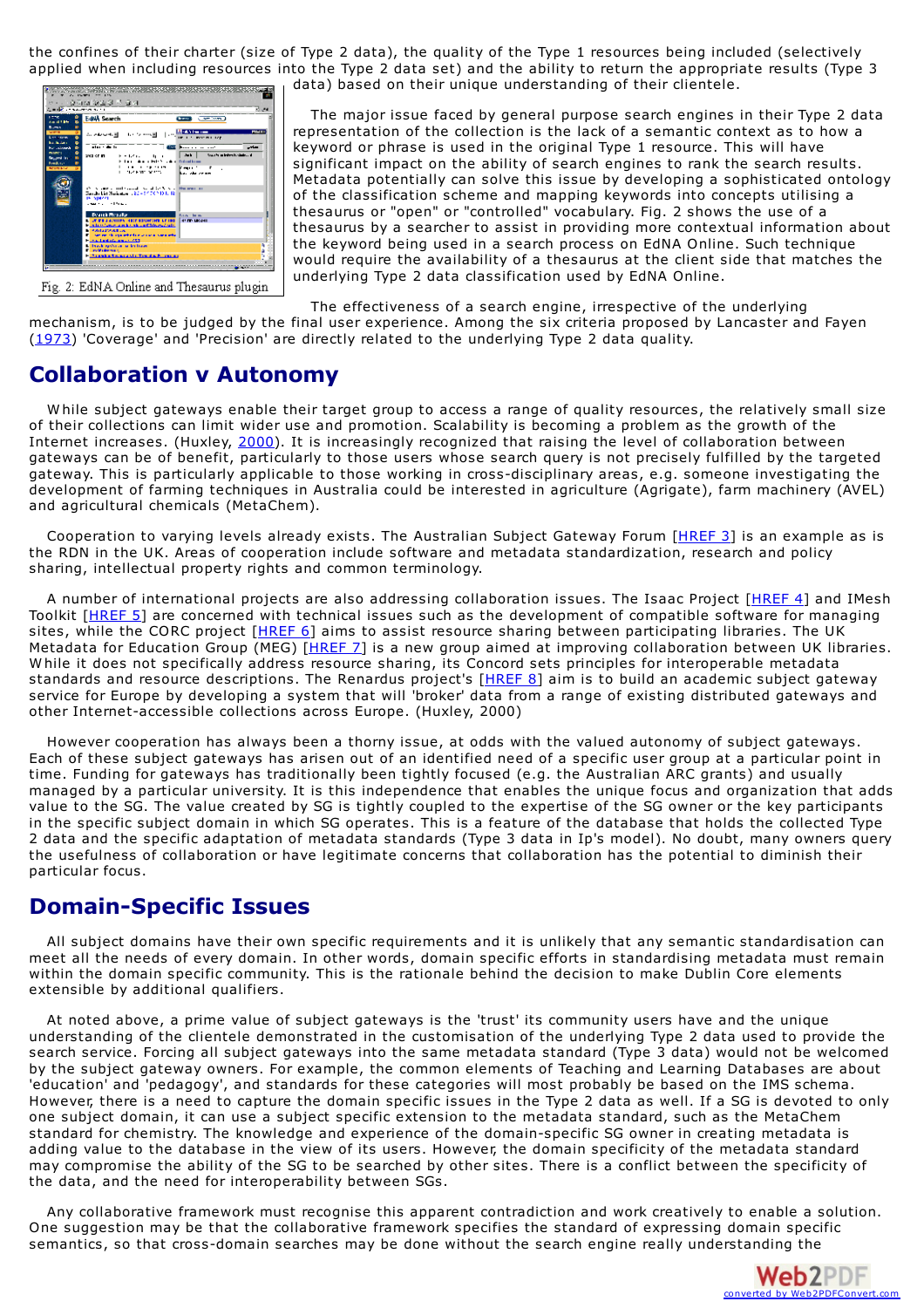semantics. In other words, when a domain-specific query is passed to a SG that knows of other SGs which may fulfill the search, it would only need to be able to pass the query in standard format without full understanding of the domain specific details.

### **Policy Implications**

The Web is aptly named, given that it is an ever-expanding web of inter-connectedness, of networks and nodes, and rich in information resources and communications opportunities. The 'information society' has arrived and is setting the scene for social, economic and cultural re-configuration for the new millennium. The proposed strategy of establishing a collaboration framework needs to leverage upon both the creative use of information resources and the creative use of the communication opportunities.

This strategy is in line with a Commonwealth's "Strategic Framework for the Information Economy" (December 1998) [\[HREF](#page-5-0) 9] which states that, "The private sector is driving, and will continue to drive, the transition to the information economy."

This sentence is taken in the context of "… the role of governments to provide an environment conducive to investment in new technology, to the formation and growth of new enterprises, and to the acquisition of information technology skills and knowledge …", but we believe the underlying principle is valid for a strategy for enabling collaboration and competition between SGs.

### **Interoperability between Subject Gateways**

Technical 'interoperability' refers to the technical communication protocols for data exchange between Information Resource services. W hile some efforts are focusing on this, they do not recognize the different value-added contributions each SG adds to the information they provide within their specialist area. A longer-term solution should address broader issues than just technical interoperability.

A collaboration framework that allows these gateways to be bridged in an easy and transparent way will:

- produce greater value out of the considerable resources that have been committed to supporting various SG initiatives.
- recognise and support the value of the diversity
- facilitate cooperation and collaboration on a level playing field between SGs
- provide a common tool set
- improve end user experiences (via different levels of engagement within the framework)
- develop mechanisms to take advantage of the value added to the data by content experts.

Ip's data model articulates the existence of three data types which could be used to understand the different level of engagement or commitment to collaboration. We propose a staged collaboration framework with different levels of engagement between SG providers based on this understanding:

- Minimum.
- Intermediate
- $\bullet$  High
- Maximum

#### Minimum

This is the beginning of engagement among SGs. It may be as simple as exchanging of banners and engaging in discussion. W hen a searcher is with a SG, banners of other SG are available to encourage them to try other SGs. Exchange of banners is currently being tried in several gateways.

A forum or dialog between SGs may have been established either formally (as in the case of Australian Subject Gateways) or informally through personal contacts between SG owners in conferences. For example, at the first meeting of Subject Gateway owners held on 22nd February, 2000, the forum discussed issues such as use of a common terminology, selection of software, IP issues pertaining to the ownership of the metadata and the issue of sharing, choice of metadata standards, branding and promotion, research into international subject gateways collaboration initiatives and issue of sustainability. Clearly, there is value to the SGs even at this level of collaboration.

#### Intermediate

This is the extension of the minimum level of engagement. Each SG is able to identify the focus of the other SGs whose banners are hosted and to make recommendations based on key words to target specific hosted gateways. In other words, SG owners are starting to understand the other SGs domain of expertise and can make sensible recommendation to their own community. At this level of engagement, the 'trust' is passed on to the other SG. However, the main asset (Type 2 and Type 3 data) of individual SGs is not compromised or shared.

#### High

This would involve some forms of transparent searching across a range of SGs based on search APIs provided by other SGs. This cross-searching would necessitate an agreement to use compatible protocols. This can be unidirectional such as the provision of a search API by one gateway to other gateways or to client organisations. In some versions, participating SGs will share a common minimum set of metadata.

In assigning information keywords, categories, metatags and associations to other information, a SG is enriching

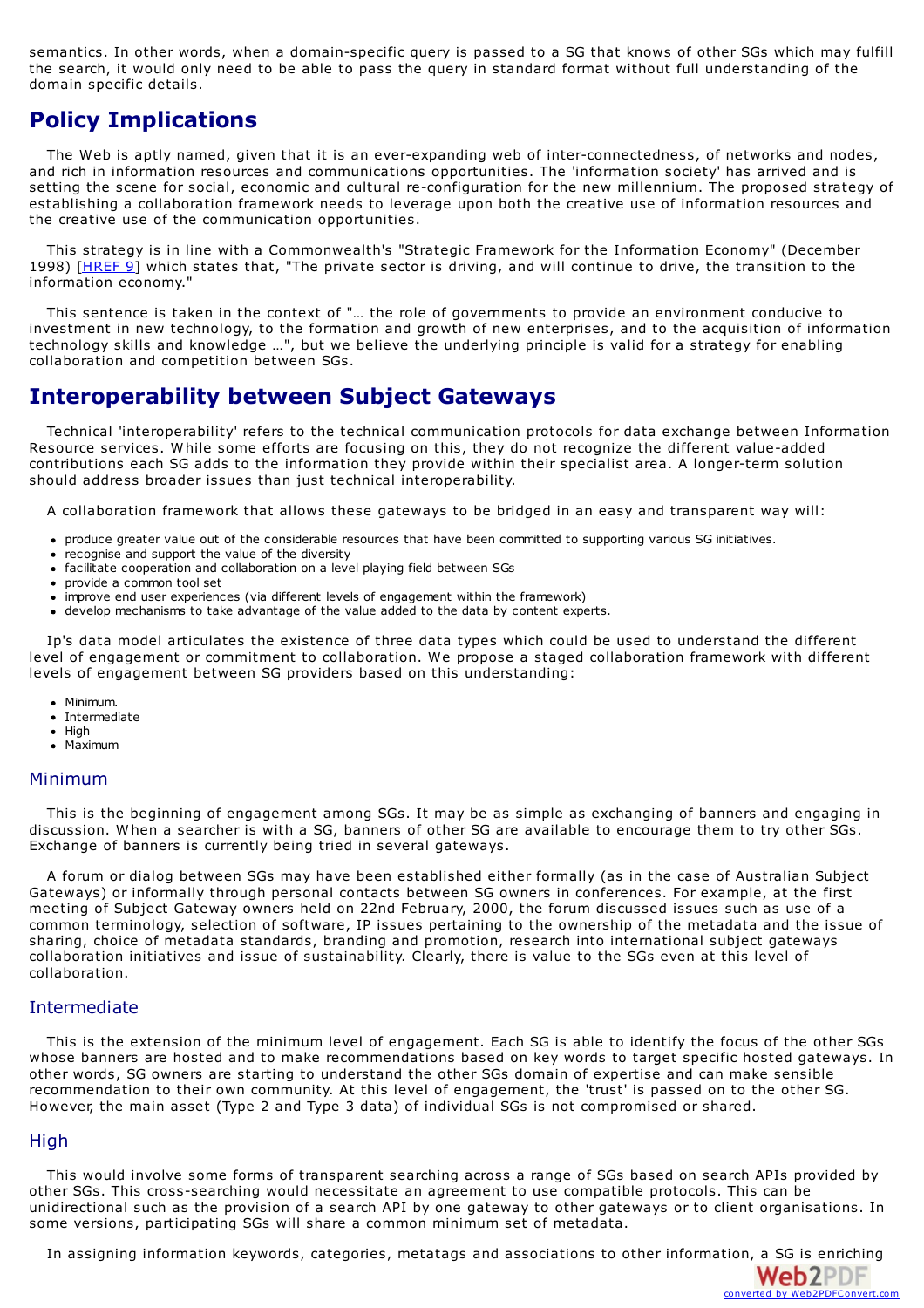the information considerably. This enrichment does not reside with the Type 1 data but with the associations inherent in the process of 'locating' it within a body of information (i.e. Type 2 data). For the processes involved with cross-searching SGs, common metadata (Type 2 data in our data model) is the main asset used by persons looking for information. However, different SGs (due to the nature of the domain or otherwise) will add additional elements - extensions which may not be defined in standards such as DC or IMS. There are different underlying data models of such 'extensions' and such underlying data models will contain the main 'value-adding' component which was inserted by the SG expert.

<span id="page-5-9"></span>Such rules, coding mechanisms, classifications and so on have been identified as Type 3 data. However, without an understanding of the Type 3 data of other SGs, a hosting SG generally cannot meaningfully interpret the search results and can only return the result as provided from the underlying supported SG. Some form of integration, such as reduction of duplication may be performed, but ranking is unlikely to be effective. This form of collaboration involves both the propagation of "trust" and the sharing of assets (in the form of Type 2 data) by providing services to meet other SG needs. However, the expertise of the subject gateway owners remains with the individual SG in the sense that other participating SG is not able to contribute to building up the size of other SG because the underlying selection criteria, special additional metadata elements and the enhanced schemas are not shared or understood.

#### <span id="page-5-4"></span>Maximum

Maximum interoperability involves full interoperability at both syntactic and semantic levels (utilising Type 2 & Type 3 data).

<span id="page-5-7"></span><span id="page-5-3"></span>Type 3 data is an important part of the valuable asset of any SG, assisting it to remain competitive. No doubt, the value is expressed as Type 2 data of the SG, however, those rules which applied to their Type 2 data define the structure of the Type 2 data. Any collaborative framework which attempts to shrink-fit SGs into the same semantic model and stay at that level of engagement will fail because it will lack the ability to integrate this value-added attribute. Any successful approach to bridging SGs will need to ensure that gateway developers share their Type 3 data in a way which is transparent, easily navigated and yet without compromising the value-adding ability of SGs.

<span id="page-5-5"></span>The importance of recognising Type 3 data is gaining international attention. Most metadata organisations including the ISO [[HREF](#page-5-0) 10] and the DCMI [HREF 11] use the term registry to refer to the database of Type 3 data and repository to the database of Type 2 data. The clear articulation of the concept is a positive step towards a solution, however an immense amount of work is still needed.

<span id="page-5-8"></span><span id="page-5-6"></span>Maximum level of engagement describes this ideal situation at which there is transparent machine sharing of Type 3 data or meaningful access to registry. The work of W 3C consortium in defining the "semantic web" is moving in a direction to meet this demand.

### **Collaboration Framework**

<span id="page-5-2"></span>This collaboration framework is built on an understanding of the basic value of SGs. At the lowest level of collaboration, SGs are sharing their "trust" by recommending services from other gateways. However, such recommendations are not based on a full understanding of the other SGs. As the collaboration level increases, this understanding of the other SGs becomes more apparent. SGs are starting to engage in sharing not only the intangible notion of 'trust', but the value that has been built, i.e. the Type 2 data in the form of search APIs. However, before reaching a maximum level of collaboration, the notion of competition still limits the full exchange of the expertise as expressed in the Type 3 data.

<span id="page-5-0"></span>Even if the political will exists, the transition from High to Maximum level of engagement of collaboration involves serious technical hurdles. At an early stage of the High level of engagement, a subset of elements which form the common core of the collaborating SGs may be shared. This is what Renardus is attempting to achieve [\[HREF](#page-5-0) 12]. Mega-searching among the collaborating SGs operates on these common elements.

<span id="page-5-1"></span>Our own experience in performing the cross-walking between IEEE LOM and IMS metadata specification reveals that some elements in one specification may be mapped to the other specification. However, there are a number of elements which cannot be satisfactorily mapped. W hile the semantics of these elements are in the same general area, there are sufficient differences to force us to keep both. For those elements which have the same semantic meaning, the list of best practice keywords and controlled vocabularies presents yet another challenge. If our crosswalking of two specifications within the education domain is any indication of the issue, any cross-walking exercise between metadata specification from wider domain will definitely be a very difficult, if not impossible task.

A possible solution is to make use of the knowledge we can gain from cross-walking exercise and allow for 'multistage' searching. The initial search may be based on the limited number of elements which are either common or have been through a cross-walking exercise and hence are mapped as having the same general semantic meaning. Further refinement of the search will have to depend on the underlying SG which provided the service.

The ability to express the semantic meaning of elements depends on the expressive ability of the coding mechanism for Type 3 data. Technical mechanisms for expressing Type 3 data are in the horizon. One such possibility is using W 3C RDF to describe knowledge domains and express Type 3 data in RDF.

Collaboration framework is more than just the technical possibility of cross machine searching (meaningful megasearching). The recognition of the value adding and creation of a business model to support this value chain is equally important.

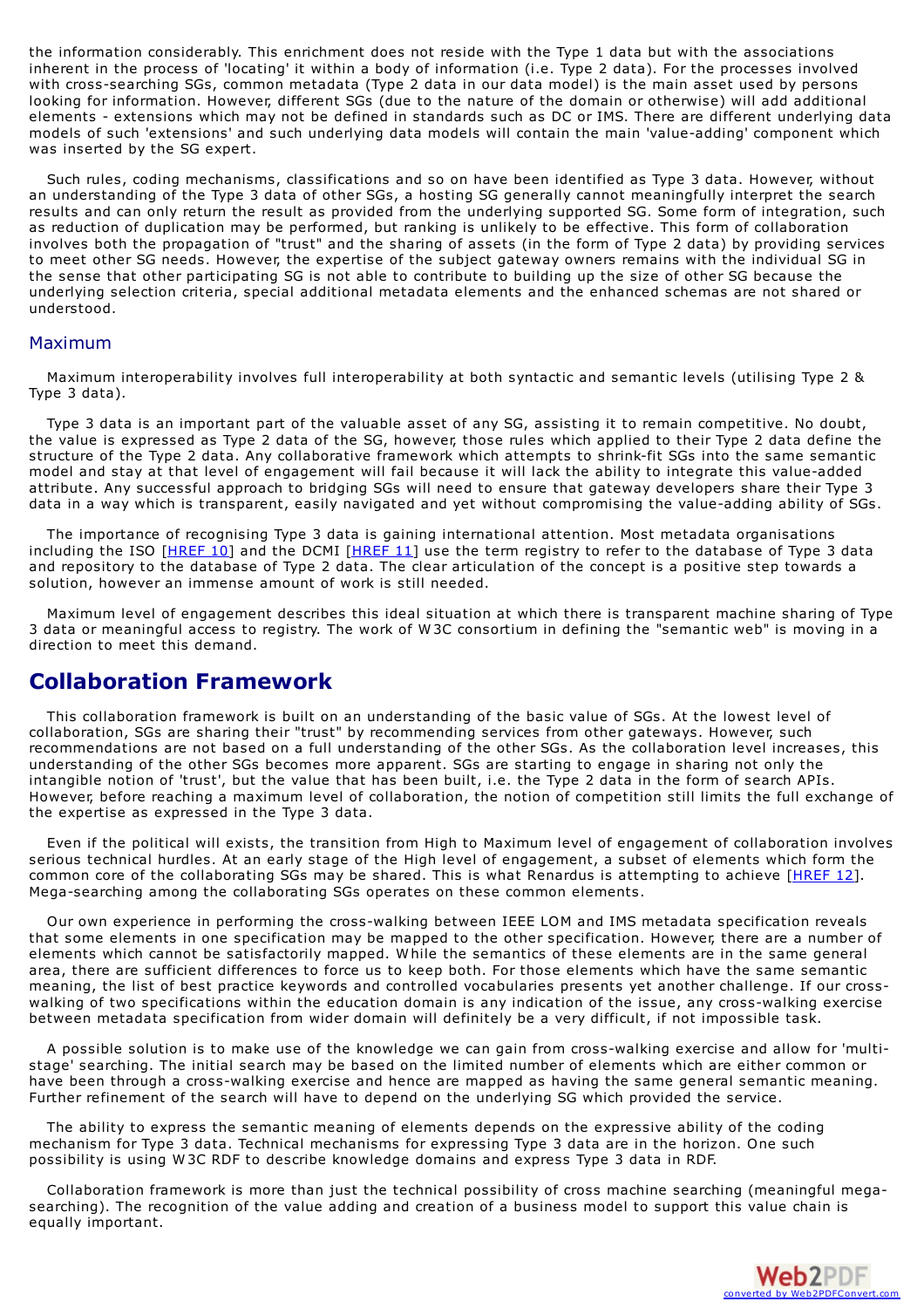### **Conclusion**

The increasing size and commercialization of the Internet continues to present challenges to those wishing to effectively access online resources in an information-dense learning environment. W hile Subject Gateways are able to provide quality resources that meet the needs of their particular audiences, there exists a need to create a synergy of effort through the development and implementation of increasingly transparent and powerful linkages between gateways. Ip's data model sheds some light on a possible path of increasing level of collaboration. Further research and discussion in this area will provide an effective argument for sustainability and ongoing investment in subject gateways.

#### **References**

Broder, A. et al. (2000). *Graph Structure in the Web* [\[HREF](#page-5-0) 13]

<span id="page-6-0"></span>Huxley, L. (2000). *Renardus: Follow the fox!* [\[HREF](#page-5-0) 14]

Ip, A. (1999). 'Proposal to DETYA on Technical Collaboration Framework for Subject Gateways: A study of the Underlying Data Models to Enable Interoperability', EdNA HE Project (unpublished).

Ip, A.,and Naidu, S. (2000). 'Reuse of Web-Based Resources in Technology-Enhanced Student-Centered Learning Environments' , Full paper submitted to IFET journal.

Ip, A., Currie, M., Morrison, I. and Mason J. (1999). 'Metasearching or Megasearching: Toward a Data Model for Distributed Resource Discovery' in Castro, F. et al.(eds.) *e-Education: Challenges and Opportunities: Proceedings of the Fifth Hong Kong Web Symposium*, Hong Kong, p. 65-82. [\[HREF](#page-5-0) 15]

Ip,A., Morrison,I., Currie,M. and Mason,J. (2000). 'Managing Online Resources for Teaching and Learning' in Treloar,A., and Ellis,A., (ed.) *The Web: Communication & Information Access for a New Millennium: Proceedings of AusWeb2K, the 6th Australian World Wide Web Conference*, p 157-166.

Ip, A., Currie, M., Morrison, I., Mason, J.(2000a). 'Diving for Pearls: Controlled Searching on EdNA Online' in Sims, R et al. (eds) *Learning to Choose, Choosing to Learn: Proceedings of the 17th Annual Conference of ASCILITE*, Coffs Harbour. [[HREF](#page-5-0) 16]

Koch, Traugott (2000). 'Quality-controlled subject gateways: definitions, typologies, empirical overview'. *Online Information Review* Vol. 24:1, Feb 2000. [[HREF](#page-5-0) 17]

Lancaster, F.W., and Fayen, E.G. (1973). *Information Retrieval On-Line*, Los Angeles, CA: Melville, Chapter 6.

Lawrence, S. and Giles, C.L. (July 1999). 'Accessibility of Information on the Web' , *Nature*, Vol. 400, p.107-109.

National Library of Australia (2000). 'Summary of outcomes of an Australian subject gateway owners' meeting on 22nd February 2000' [\[HREF](#page-5-0) 18]

Papert, S. (1993). *Mindstorms*. (2nd ed.), New York, Basic Books, Inc.

Perkins, D. N. (1991, May). 'Technology meets constructivism: Do they make a marriage?', *Educational Technology*, 18-23.

#### **Hypertext References**

HREF1 <http://www.edna.edu.au/> HREF 1a <http://www.unimelb.edu.au> HREF 1b <http://www.dis.unmelb.edu.au> HREF2 <http://dublincore.org/groups/education/> HREF3 <http://www.nla.gov.au/initiatives/sg/index.html> HREF4 <http://computer.org/conferen/proceed/meta/1999/papers/46/clukas.html> HREF5 <http://www.imesh.org/toolkit/> HREF6 <http://www.oclc.org/oclc/corc/> HREF7 <http://www.ukoln.ac.uk/metadata/education/documents/concord.html> HREF 8 <http://www.renardus.org> HREF9 [http://www.noie.gov.au/projects/information\\_economy/strategic\\_framework/dec98\\_strategy.htm](http://www.noie.gov.au/projects/information_economy/strategic_framework/dec98_strategy.htm) HREF 10 <http://hmrha.hirs.osd.mil/mrc/> HRFF 11